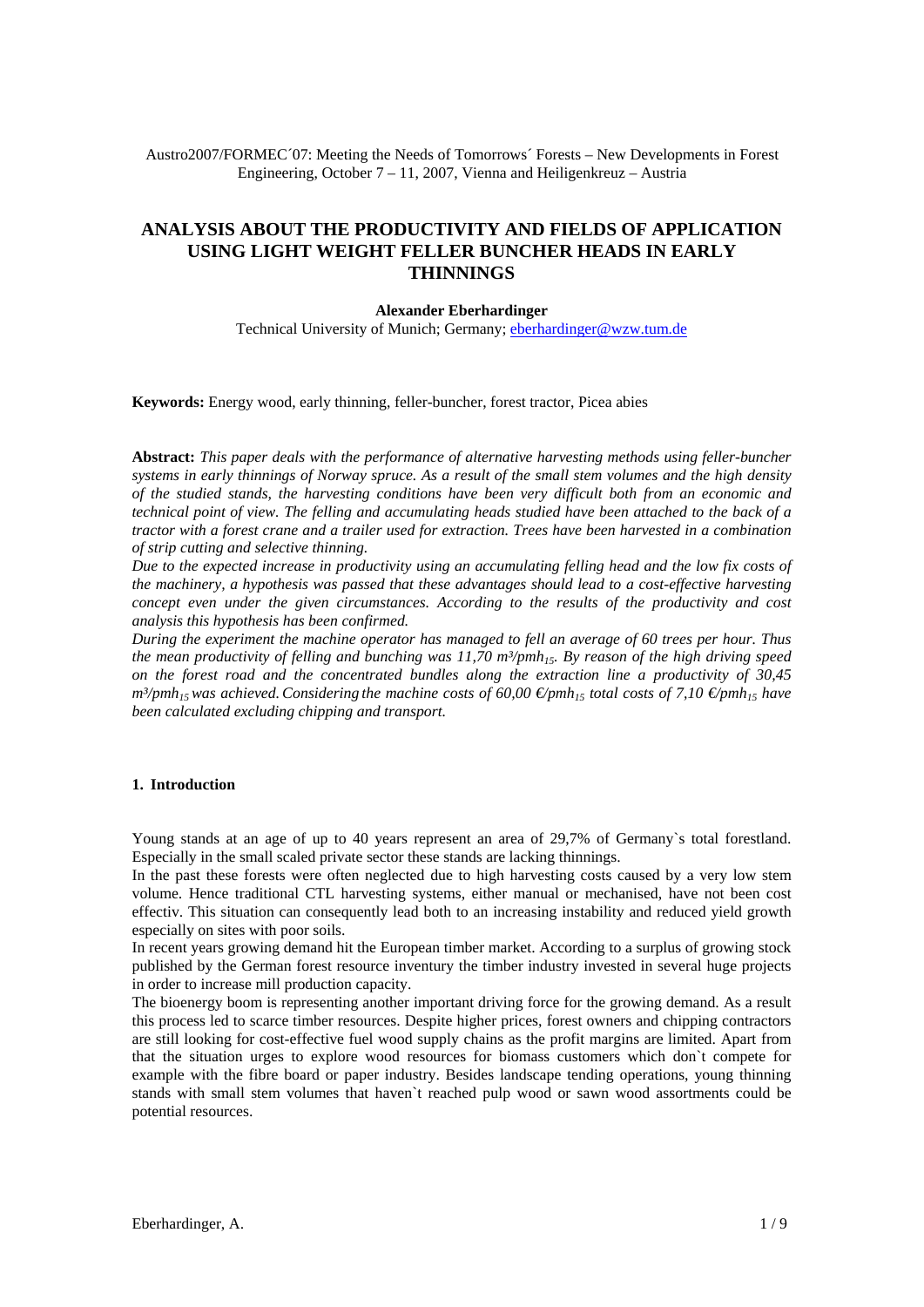# **1.1. Aims of the study**

Apart from evaluating cost and productivity models this study aimed at estimating a range between ideal and marginal working conditions. Particularly interesting was the direct loading into the tractor trailer. Finally possible fields of applications as well as optimum working methods should be found and defined. In order to identify technical problems and necessary upgrades required, the experiments wanted to provide a reliable data pool.

Combining our results with comparable experiments that include key variables determining the productivity this study can result in a decision support system for machine types and harvesting methods to be applied in early thinnings.

### **2. Material and Methods**

The study was conducted at the Ebersberger Forst, a district of the Bavarian State Forest Company *Bayerische Staatsforsten* (Germany).

# **2.1. Stand Data**

The analysed sites were young Norway spruce monoculture thinning stands aged between 15-30 years grown from natural regeneration.

Inspite of a remarkable differentiation there is a general stability risk due to the high stem density. A high proportion of red deer peeling damage has been noticed, too.

The experiments were located at two different sites. Alltogether three extraction lines were harvested and evaluated (table 1).

| <b>Stand Data</b>                       | Line 1 | Line 2  | Line 3 |
|-----------------------------------------|--------|---------|--------|
| Mean diameter at breast height (cm)     | 9,1    | 8,2     | 8,0    |
| Mean height (m)                         | 11,3   | 10.4    | 9,7    |
| Length of extraction line (m)           | 250    | 75      | 100    |
| Harvesting area $(m2)$                  | 1.000  | 300     | 400    |
| Trees harvested                         | 584    | 251     | 263    |
| Harvesting volume $(m^3 \text{ chips})$ | 225    | $75*$   |        |
| Cutting intensity $(m3 chips per m)$    | 0,9    | $0.43*$ |        |
| Mean extrating distance (m)             | 245    | 570     | 210    |

| Table 1: Description of the harvesting sites |  |  |  |
|----------------------------------------------|--|--|--|
|----------------------------------------------|--|--|--|

\* Line 2 and 3 were placed at one site. The trees of both lines were extracted to one big pile and chipped.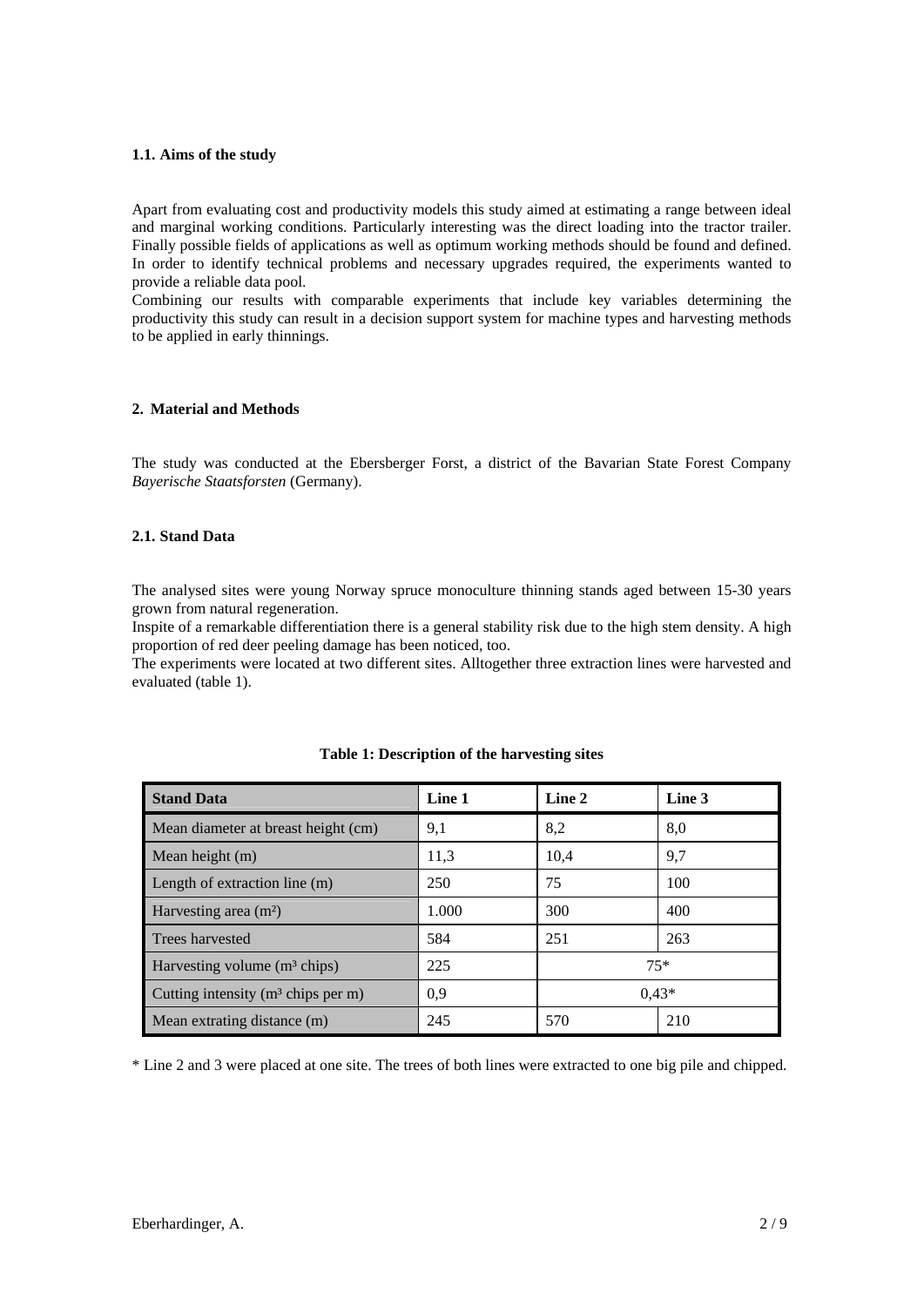### **2.2. Machinery**

The harvesting machinery included a Valtra forest tractor with a Kronos forest crane - attached to the back of the tractor - and a Farmi trailer (table 2).

| <b>Tractor</b>      | Valtra 120e           |
|---------------------|-----------------------|
| Weight              | 7.5t                  |
| Power               | 120 kW                |
| Oil Pressure        | 80 l/min              |
| Fuel consumption    | $5-71/h$              |
| <b>Crane</b>        | <b>Kronos 5000</b>    |
| Length              | $7.5 \text{ m}$       |
| Lifting capacity    | 50 kNm                |
| <b>Felling Head</b> | NaarvaGrip 1500-25e   |
| Weight              | 360 kg                |
| Cutting diameter    | 25 cm                 |
| Needed Oil flow     | 50 – 120 1/min        |
| Grapple Volume      | $92 \text{ cm}^2$     |
| <b>Trailer</b>      | Farmi Vario 121       |
| Load capacity       | 13t                   |
| Weight              | $2,0-2,2$ t           |
| Length              | 6,2 m                 |
| Width               | $2,3 \text{ m}$       |
| Load area           | $2,6 \; \mathrm{m}^2$ |

### **Table 2: Specifications of the machinery**

# **2.3. Harvesting procedure**

The combined thinning concept consisting of strip cutting and selective felling should provide access to the stands as well as an increase in stability and growth.

During the planning stage of the project none of the felling heads commercially available have been applied in the forests. Thus a machine operator was chosen who had a lot of experience in handling the basic machine but no skills in running feller-buncher heads. This was taken into account and the time studies started after reaching a certain practice threshold.

With focus on the felling process, four working methods have been defined and analysed:

1.) Single trees were cut and directly felled to the ground without using the bundling function. Depending on the tree height the felled trees were trimmed twice or trisected to a length of 5-7 meters regarding the capacity of the trailer. Finally the trees were accumulated and placed down to loose stacks along the extraction line.

2.) One tree after another was cut using the bundling grapple of the felling head. The whole bundle was placed to the ground. After accumulating several bundles, the trimming and placing to loose piles was done as described in the first case.

3.) Several trees are simultaneously cut at the root collar. This method can also be combined with further cutting using the bunching grapple. The felling to the ground as well as the cutting to length was done analogically to the other methods.

4.) The cutting is separated into two steps: First the crown is cut and then the trunk. There are mainly four different ways of working with this method: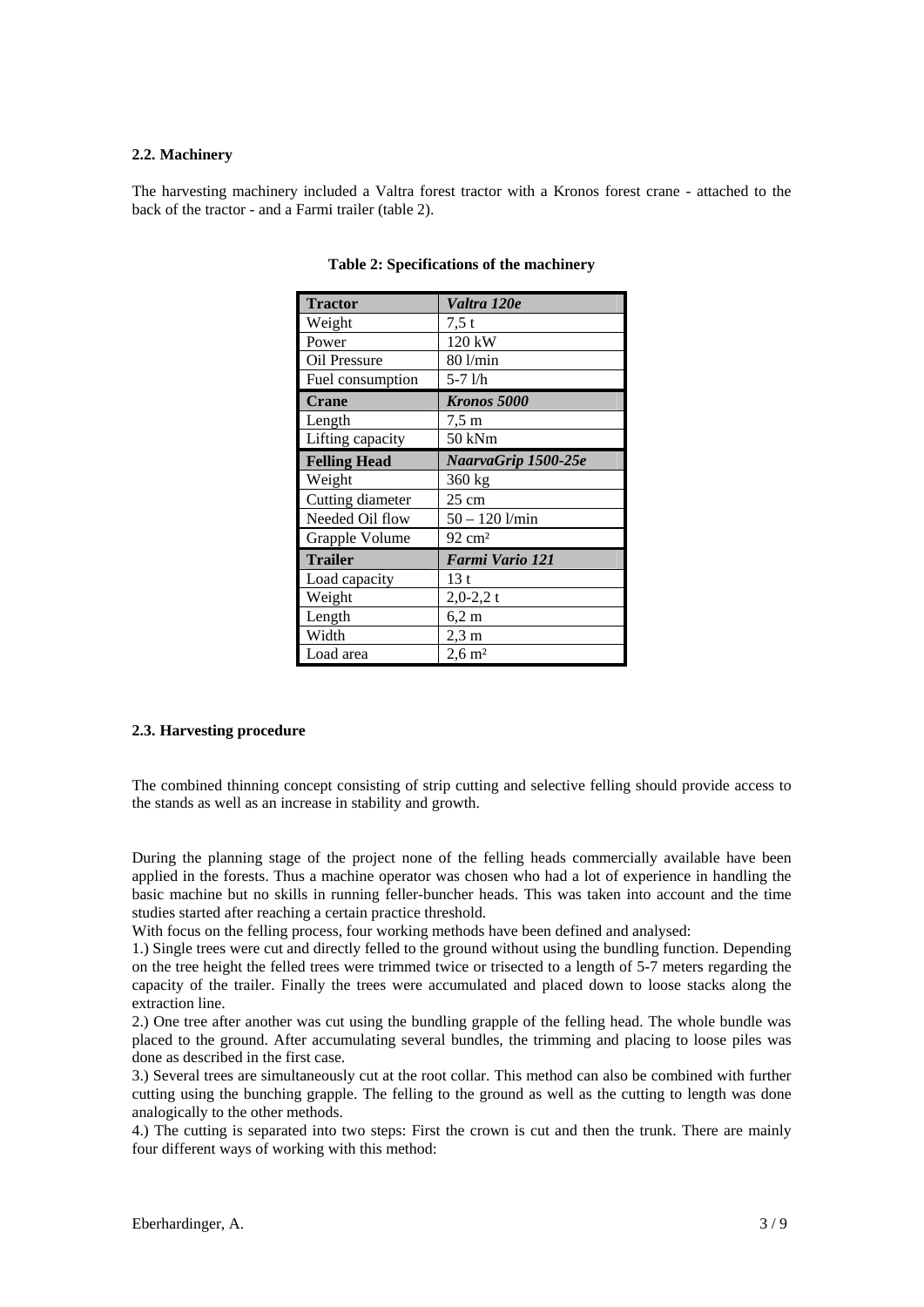- a) Putting the crown directly onto the pile cutting the trunk afterwards.
- b) Putting the crown to the ground and cutting to length analogically with the trunk
- c) Cutting more crowns after another using the bunching grapple analogically with the trunk
- d) First the the crown gets cut, then the trunk is cut directly using the bunching grapple.



**Picture 1: Forest tractor doing strip-cutting: felling, bunching and concentrating to lose piles** 

# **2.4. Data collection procedure**

The data collection procedure was done according to the routine time-study concept. However the characteristics of the sites, especially the small stem volume, has forced an upgrade of the volume measurement and marking method:

The diameter at breast height of every tree on the extraction line as well as the trees of the selective thinning was measured. The trees were to small to be marked with a specific tree number and later identified.

According to the diameter the trees were marked with different colour rings. Thus each single diameter class was defined by a specific code using eight different colours with a maximum of three rings per colour. Hence each diameter between 7 and 23 cm was specifically marked. The colour code was easily identified during the time study. Because of a high percentage all trees under 7 cm were averaged to 5 cm. A control sample was measured which confirmed the estimated value of 5 cm.

All time elements (productive and non-productive times) were recorded with a Palm hand-held running the UMT time-study software. Considering the different felling alternatives each working step was programmed. The activities *positioning* and *cutting* were combined in one working step. This was done due to the very short time period elapsed especially when using the bundling function.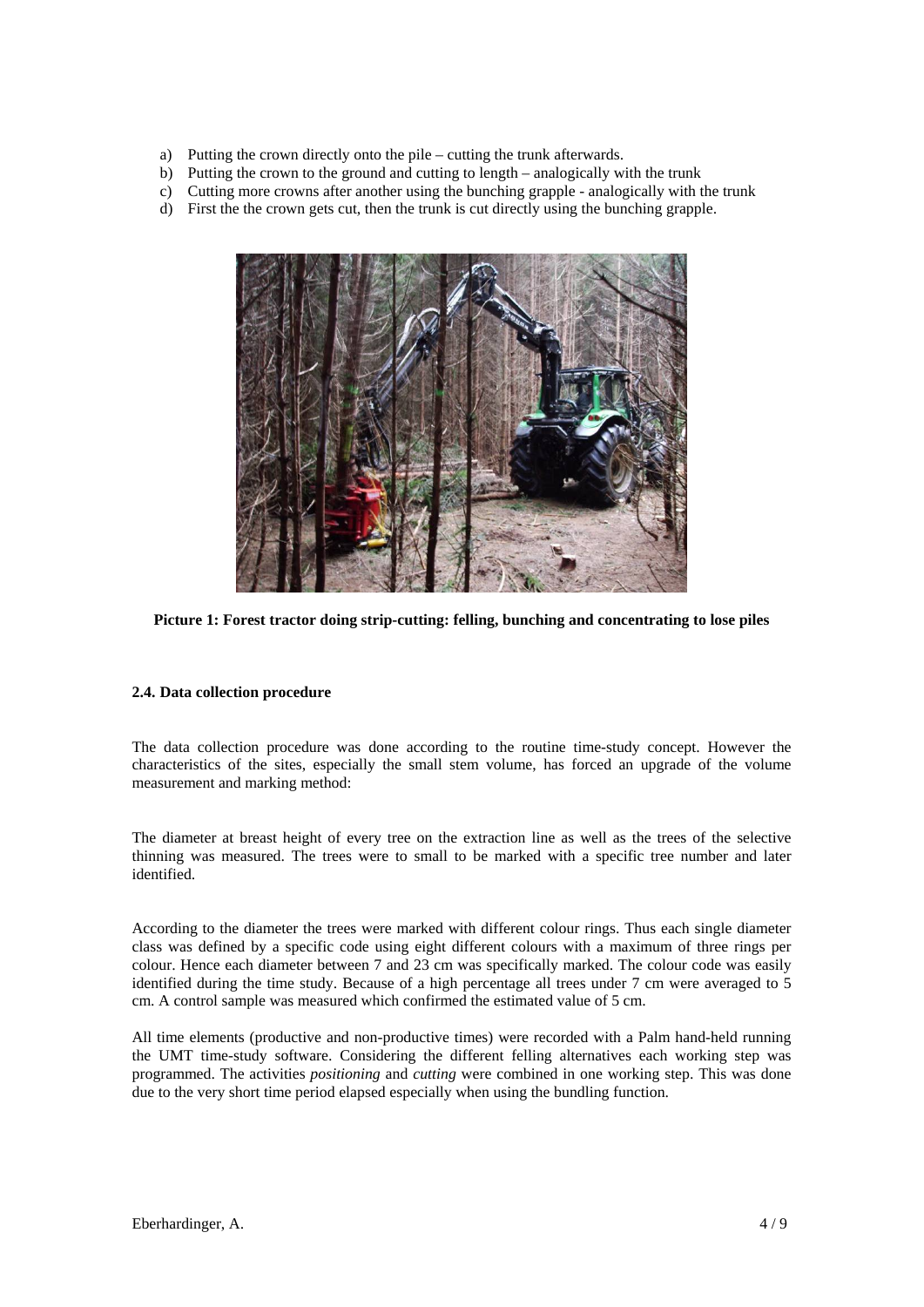#### **3. Results**

As the density of the stands was very high the machine operator often decided to cut the crown first and then the trunk. 41% of the marked trees were felled in that way because it was easier to place the trees to the ground respectively directly onto the lose piles. Felling of crown and trunk in two separated workings steps, however was not restricted to a particular range of tree diameters.



**Figure 1: Proportion of trees harvested with the different cutting variations.**

Whereas bundling as well as cutting several trees in one step has been determined by the distance between two marked trees and the diameter of the root collar. The single tree method has mainly been used when bundling wasn`t possible anymore or when there have been gaps so that the trees could have been placed down easily.

During the experiment an average productivity of 60 harvested trees/h respectively 11,70 m<sup>3</sup>/pmh<sub>15</sub> was recorded. Regarding the statistical analysis of the time study, differences between the alternative working methods have been found (table 3).

| harvesting methods        | trees | average<br>dbh [cm] | time per tree [s] | trees per hour |
|---------------------------|-------|---------------------|-------------------|----------------|
| $crown - trunk$           | 451   | 10,4                | 88,70             | 40,59          |
| single whole tree         | 279   | 9,0                 | 68,72             | 52,39          |
| bundling several trees    | 206   | 6,2                 | 45,46             | 79,20          |
| more Trees simultaneously | 159   | 5,6                 | 38,01             | 94,72          |
| average                   |       | 7,82                | 60,22             | 59,78          |

|  |  |  | Table 3: Summary of the time consuption analysis for the different working methods |
|--|--|--|------------------------------------------------------------------------------------|
|  |  |  |                                                                                    |

When several trees were bundled using the accumulating grapple, crane movements have been spared. Thus the time per tree has been reduced by 38 % compared to the single tree method. Time consumption models have confirmed these results. Figure 2 is showing the difference between the four different harvesting methods. The volume was calculated with biomass functions refferring to Wirth et al.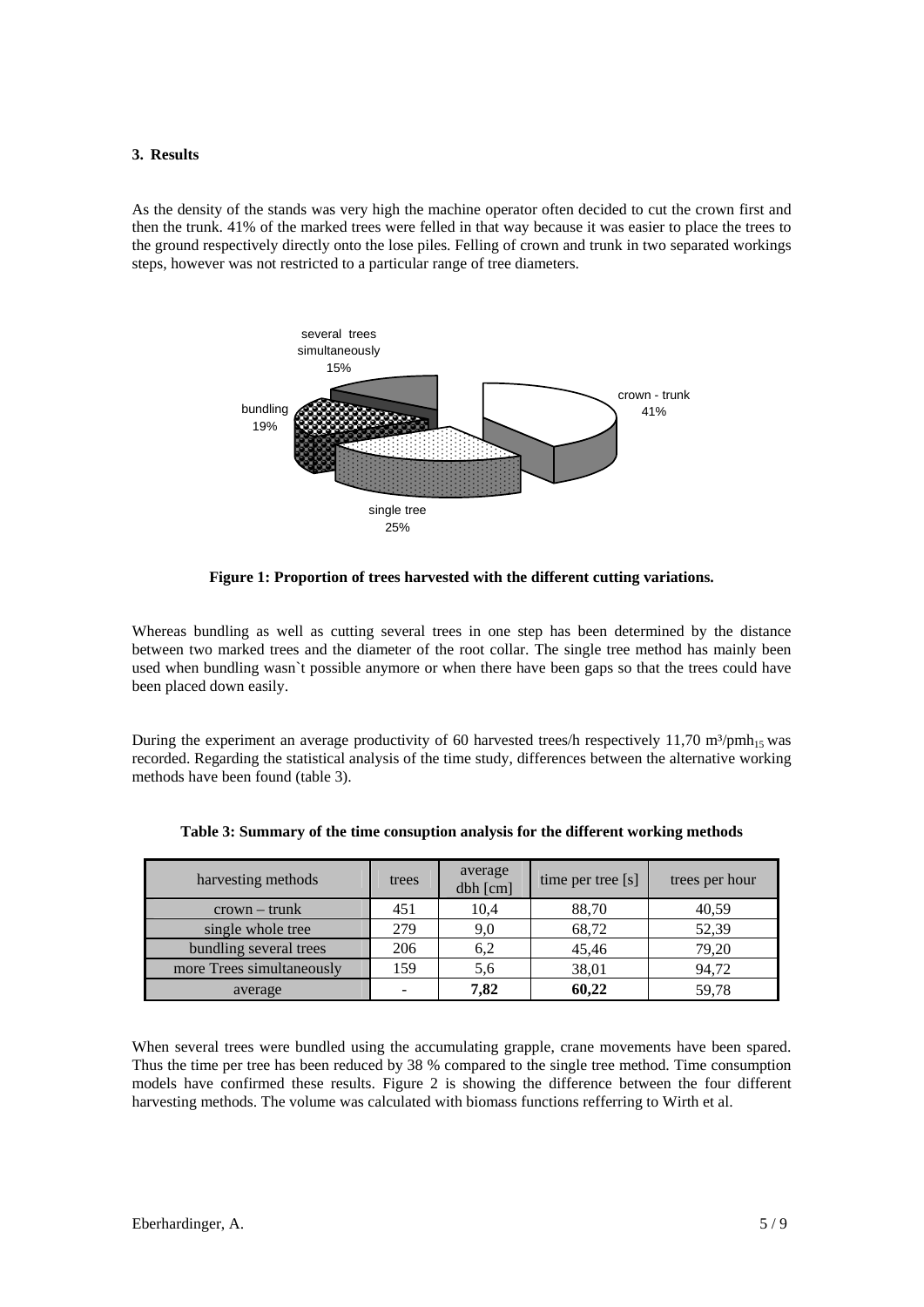

**Figure 2: Variation of time consumption models according to different working methods.**

The time consumption models estimate the biggest advantage of the two accumulating methods ("bundling" and "felling several trees simultaneously") within a range of 9 - 13 cm dbh. However, the experiments showed with those stem diameters, bundling was limited by the capacity of the cutting knife as well as the cutting grapple. Looking at the average productivity, it is obvious that both the bundling and the simultaneous felling method have not achieved a higher productivity level than the other felling methods.

This was due to the higher stem volumes within the single tree and the crown - trunk felling method hence the higher time consumption has to be spread over a higher volume output.

| Harvesting volume                                                        | $300 \text{ m}^3$ |
|--------------------------------------------------------------------------|-------------------|
| Complete working time<br>(including miscelleanous times $< 15$ )<br>min) | 21,35h            |
| Setting up time<br>$(1,0 h)$ per day)                                    | 3,0h              |
| Changing time<br>(felling head - loader grapple)                         | 1,50 h            |

|  |  |  | Table 5: Data basis for calculating the average felling productivity |
|--|--|--|----------------------------------------------------------------------|
|  |  |  |                                                                      |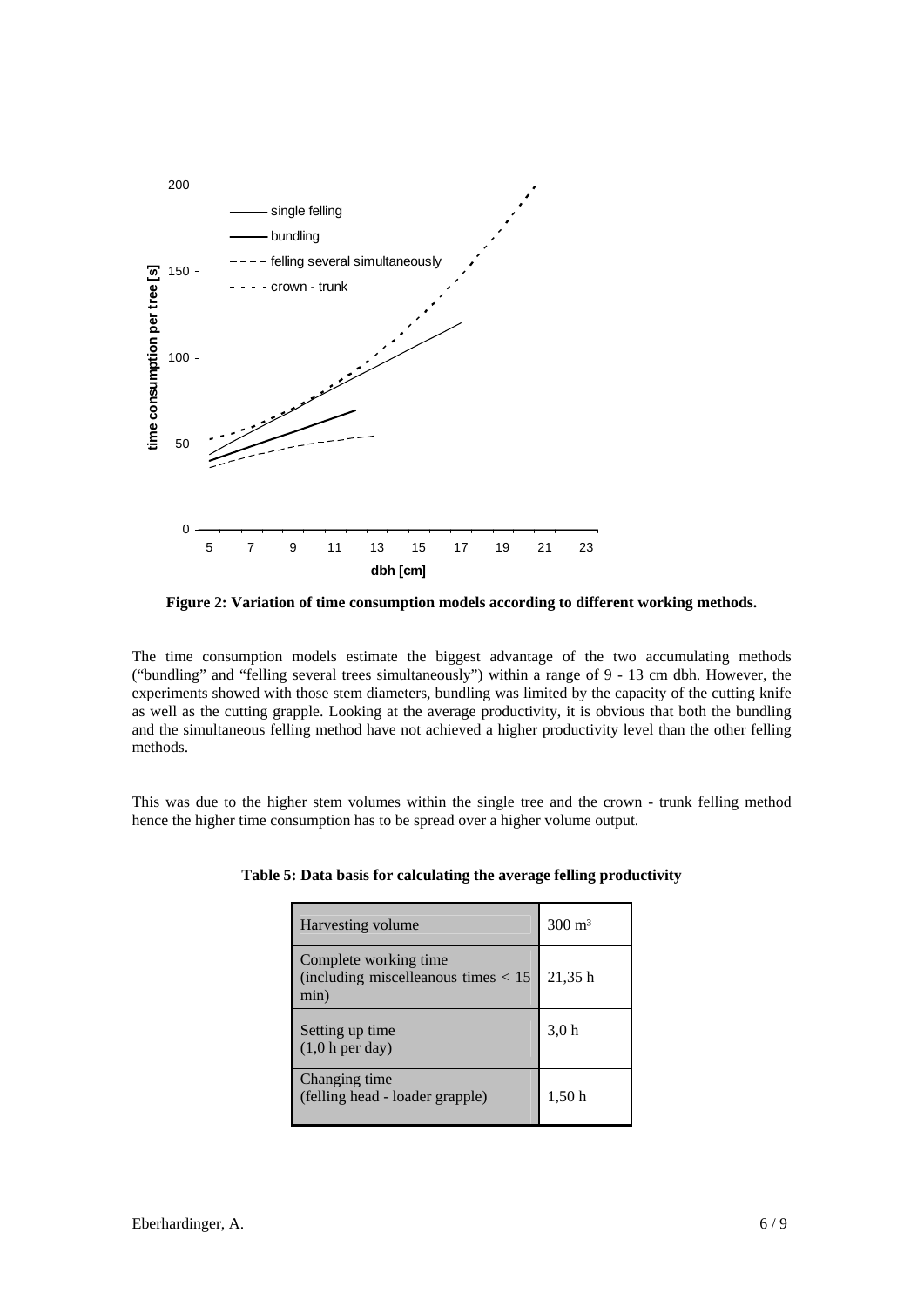Calculating with the real product output that was measured at the study the whole volume as well as all time consumption values have to be included (table 5). According to this data the average felling productivity was  $11,70$  m<sup>3</sup>/pmh<sub>15</sub>.

As explained the bundling capacity of the grapple is limited to a range of 5-12 cm dbh. Reaching a dbh of 15 and higher bundling cannot efficiently be done anymore (figure 3).



**Figure 3: Dispersion of dbh during accumulating more than one tree respectively several parts of a tree.** 

Thus bundling bigger trees decreases productivity as the trunk cannot be felled with one single cut but forces a second positioning step. The missing data at the dbh of 6 cm goes back to the measuring concept, where all trees under 7 cm dbh were averaged to 5 cm.

### **3.1. Extracting**

It was not possible to measure and mark the volume of each lose pile. Because of that the extracting productivity was calculated on basis of the whole harvesting volume. Due to the measurement of the chipping contractor all in all 300 m<sup>3</sup> have been harvested and extracted. So the average load volume was 14,3 m<sup>3</sup>/pmh<sub>15</sub>. The mean extracting distance has differed in the three stripping lines. According to the real production output a productivity of  $30,45 \text{ m}^3/\text{pmh}_1$ <sub>5</sub> was recorded.

The high productivity level has been reached due to a short extracting distance (figure 1), the concentration of the material in lose piles and the high speed of the tractor on the forest road. The steerable towing bar of the Farmi trailer turned out to be a very convenient tool on the narrow extracting lines.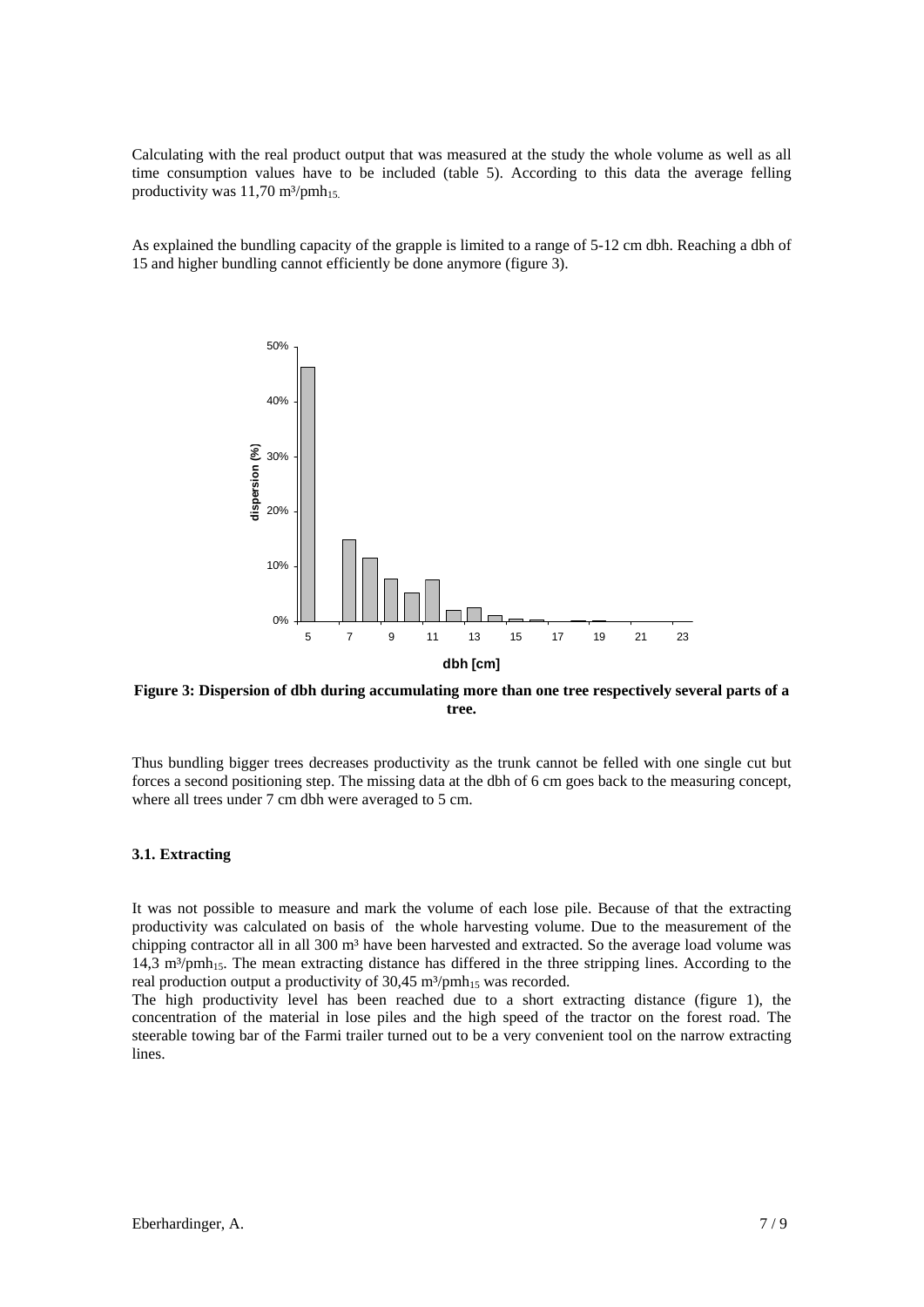### **3.2. Cost calculation**

The machinery was calculated with 60  $\oplus$ pmh<sub>15</sub> including a efficiency factor of 2.000 machine hours per year. The produced chips summed up to 300 m<sup>3</sup>. Due to a mean productivity of 11,77 m<sup>3</sup>/pmh<sub>15</sub> the felling costs were 5,13  $\epsilon$ m<sup>3</sup>. With the extraction costs of 1,97  $\epsilon$ pmh<sub>15</sub> the total harvesting costs of 7,10  $\Theta$ pmh<sub>15</sub> have been calculated.

This project focused on felling and extraction. No time studies have been compiled about chipping and transport. According to the records of the contractor chipping was 3,00  $\epsilon$ m<sup>3</sup> and transport was 3,10  $\epsilon$ m<sup>3</sup>. Compared with WITTKOPF and STAMPFER et al these values are within a realistic range. All in all the costs sum up to 13,20  $\text{\textsterling}m^3$ .

### **4. Discussion**

Looking at the latest price developments of forest wood chips the hypothesis can be confirmed that the shown harvesting methods are enabling a cost-effective supply chain of forest wood chips.

As shown in other studies, too, the presented results reveal that both the machinery and the circumstances of the sites do effect the felling productivity. SPINELLI et al have recorded a productivity of 100 to 200 trees per hour representing  $47-65$  m<sup>3</sup>/pmh<sub>15</sub> due to a tree volume of 0,29-0,49 m<sup>3</sup>/tree. These levels were accomplished with harvesters on fast-growing eucalyptus stands. However WITTKOPF et al have recorded a felling productivity of only 7,60  $m^3$ /pmh<sub>15</sub> using a harvester in early thinning of Norway spruce with an average dbh of 10 cm. Taking this into account the productivity level achieved by the machine operator who just had started to work with the accumulating head is quite impressive. Nevertheless a machinery with stronger oil pressure and a higher felling capacity should result in higher productivity but causing higher fixed costs.

Because of the high density and the crane motion (crane mounted to the back) direct loading into the trailer was not possible. However this can be materialized in other fields of application like tending actions within landscape management or road and railway building. These sites are often not lacking space thus higher productivity can be expected.

The cutting grapple seemed to be either too small or not aggressive enough. When cutting larger root collars the grapple slipped and could not stay closed. May be skids or claws should be adapted at the end of each grapple finger. The power might be caused by the lower oil pressure of the tractor compared with the higher one of a harvester or forwarder. Cutting trees over 20 cm dbh often required two cuts in order to fell the tree properly. These problems were also experienced when trying to bundle several trees with a dbh higher than 12 cm.

Thinking about fields of applications and recommendations silvicultural aspects have also to be considered. If waiting a few more years it may be become more efficient to do the first thinning with a usual fully mechanized CTL method, as pulp or paper wood assortments can be sold. Moreover the total harvesting volume will also increase so that the higher fixed can easily be compensated.